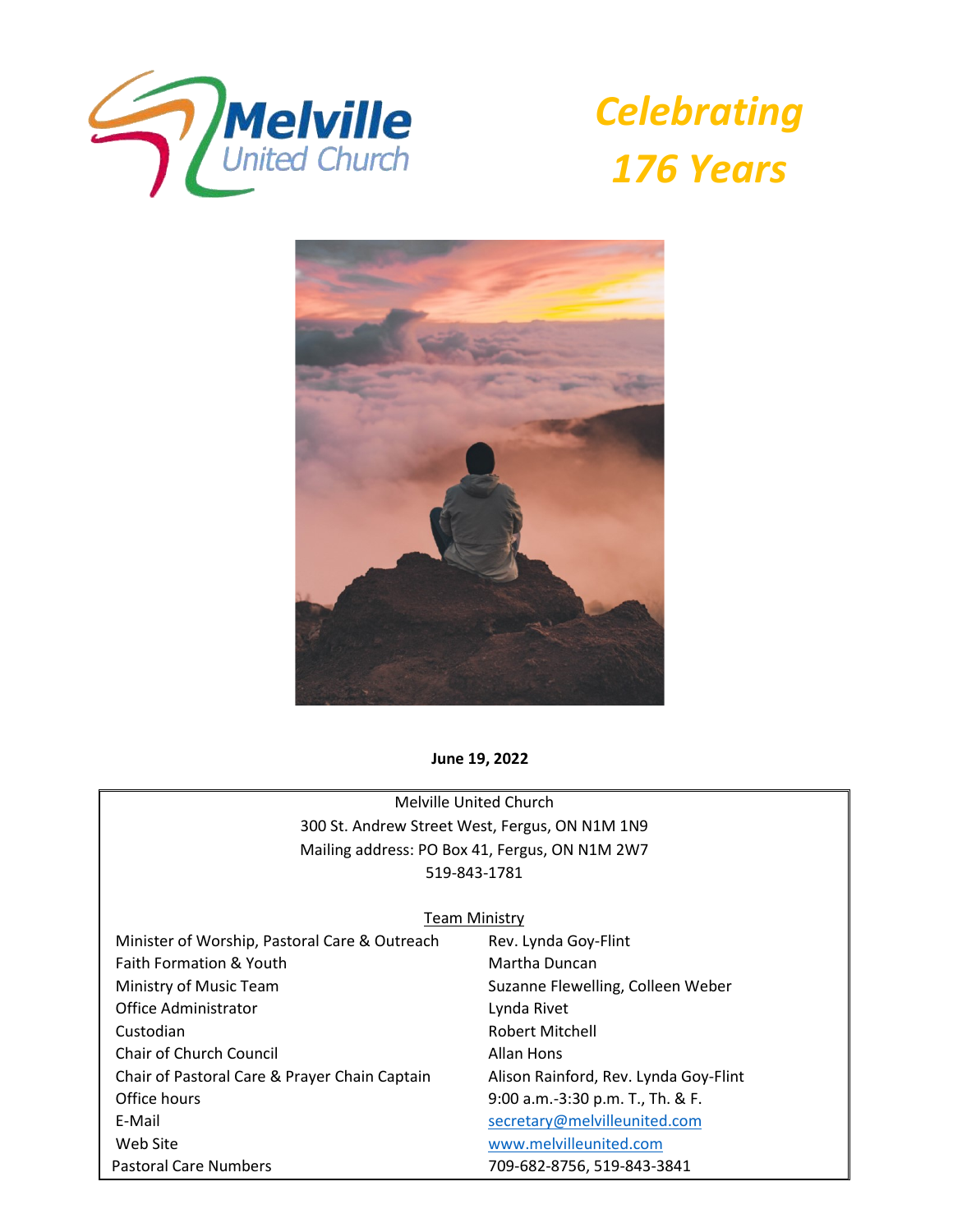# **Melville United Church June 19, 2022 Second Sunday after Pentecost Indigenous Day of Prayer**

**\_\_\_\_\_\_\_\_\_\_\_\_\_\_\_\_\_\_\_\_\_\_\_\_\_\_\_\_\_\_\_\_\_\_\_\_\_\_\_\_\_\_\_\_\_\_\_\_\_\_\_\_\_\_\_\_\_\_\_\_\_\_\_\_\_\_\_\_\_\_\_\_\_\_\_\_\_\_\_\_\_** *Presiding today - Rev. Marion Loree*

## **Welcome**

I greet you in the name of Jesus the Christ, who brings miraculous healing.

We gather in community today – June 19, 2022 virtually and in person. We will continue to offer both in-person and on-line services with printed copies being distributed to those without internet access who are unable to attend in person. We encourage people to come out to worship in the sanctuary. There is ample room to socially distance, and you are welcome to wear masks if that is comfortable for you. For those who are joining us online or by reading, we invite you to have a candle or tea light available.

We gather in this season after Pentecost, also called Ordinary Time, a season of the commonplace and regular, the everyday time, between the feasts and grand celebrations. It is the regular time in our lives when faith lives, grows and sustains. Green is the colour for the season, evoking nature, growth, vitality, freshness, harmony, endurance and fertility. It is associated with healing and rest the depth and stability of blue combined with the warmth and joy of yellow.

## **Announcements**

- Due to popular demand **UCW meat pies** are back and are only \$4.50 each! You can pay by either a cheque made out to Melville United Church UCW or cash. Please have the correct change if you can. **Contact Marg Frayne** @ 519-843-3274 for your order.
- **Communion** will be celebrated on **Sunday, June 26th at 11:00am**. We will come forward to receive the bread and wine.
- An **outdoor service** and hymn sing will be held on **Sunday, June 26th at 6:30pm** in the garden. A time of fellowship and refreshments will follow. In case of inclement weather we will meet in the Chapel. We hope you will be able to join us!
- As more and more people find their dollar shrinking, and having to decide between rent and three meals a day, the demand for food bank assistance rises. We ask you to prayerfully consider if you are able to **support the food bank**, either with a donation of food, or financially.
- **Melville Photo Directory**: We are in the process of working on a new Photo Directory. The last time that we had one was 2017! Is yours like mine? Getting pretty messy with changes of addresses and such? Please see Lorna Bevcar after Church Services, and book a time-slot to get your photo taken for it. It builds community and we need that, after the last Two Years! Everyone who has their photo in the book gets a free book and an 8" x 10" photo.
- **Melville's Garage, Plant & Bake Sale** is coming up **Fri. & Sat. July 8 & 9th**, in the Fellowship Hall. We hope you have been saving items. Please check your residence, with your family and friends/neighbours, to see if they have any unwanted items.
	- Items like: Dishes, baskets, craft items, CD's, DVD's, VHS's, bikes, furniture, glassware,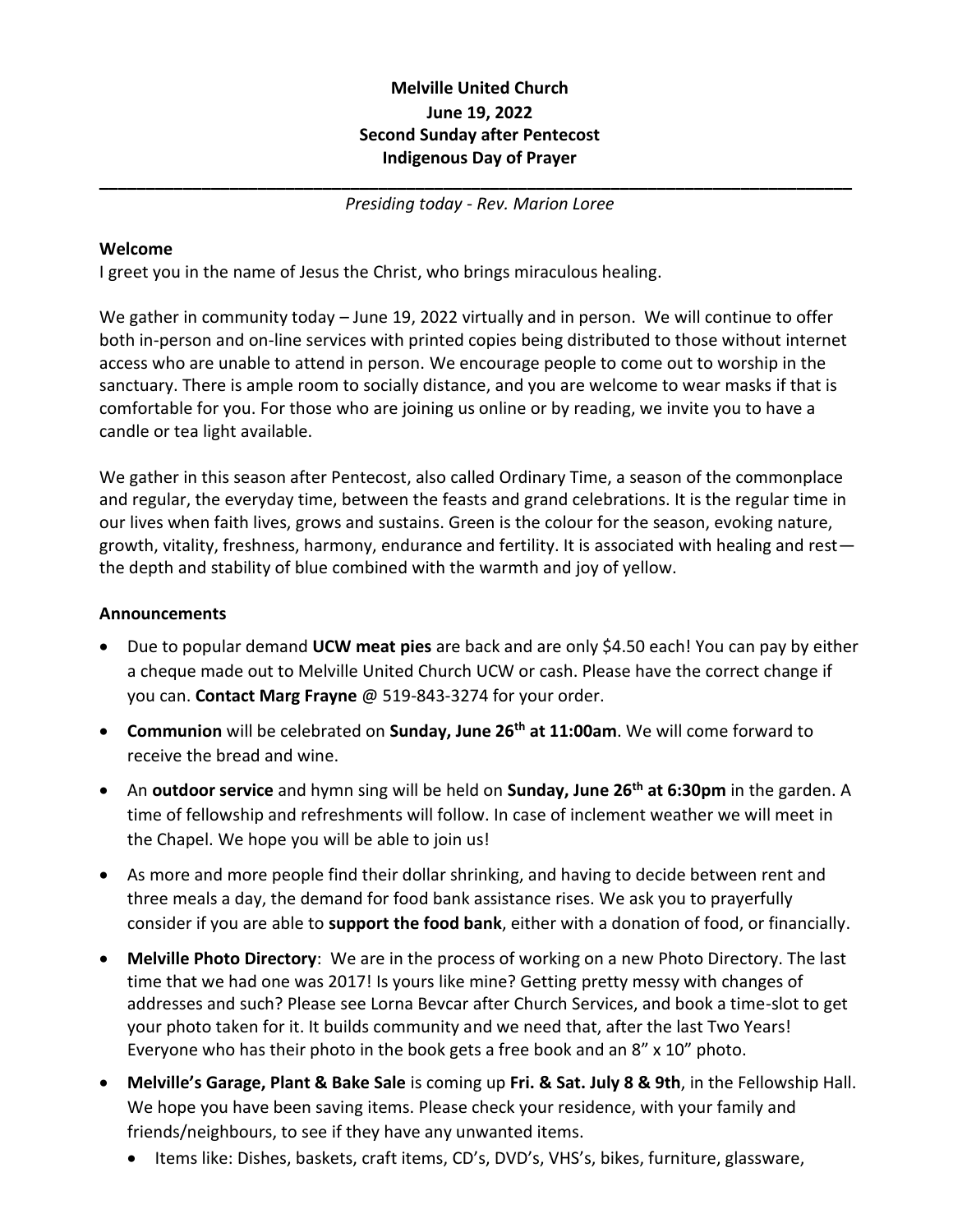planters, clothing, cookware, ornaments, toys, shovels, tools, lights, etc.. "One man's trash is another man's treasure!" For more information, contact Lorna 519-787-0570

- **Kairos Blanket Exercise – Save the Date!** The Kairos Blanket Exercise has been developed in collaboration with Indigenous Elders, Knowledge Keepers and educators. It is an interactive and experiential teaching tool that explores the historic and contemporary relationship between Indigenous and non-Indigenous peoples in the land we now know as Canada. It is a 2 to 3-hour workshop and will be offered **at Melville on Saturday, October 1st 1:30-4:30pm**. It is intended for those 14 and over, and is limited to 25-30 participants. Please contact Rev. Lynda to reserve a space.
- **Indigenous-Themed Summer Reading List**  for anyone who is interested Shining Waters Regional Council offered a list of recommended readings on Indigenous history and contemporary relationships. The list is located on the bulletin board across from the Chapel.
- **Mennonite Quilt & Coverlet Show** with Jeff Ferguson, appraiser **at Knox Elora Presbyterian Church June 25, 2022, 11:30 am. - 3:00 pm** Lunch Included Cost: \$20 Vintage Quilt Draw (Snails Trail) Tickets: 5\$ each or 3/\$10 Draw will take place on June 25 at 2:30 pm. For info & tickets, please call 519-846-0680 or email knoxelora@wightman.ca

• **Ukraine Appeal**

The invasion of Ukraine is costing precious lives and creating a humanitarian crisis as people flee to safety. Many millions of people, displaced from their homes, are seeking refuge in neighbouring countries. Many have lost friends, loved ones, and property; struggle to meet their basic needs; and face an uncertain future. **United Church Mission & Service partners are responding to the rapidly unfolding crisis—visit our website at [https://united-church.ca,](https://united-church.ca/) scroll down to Ukraine Crisis and click on the Act Now button to find out how you can show your support and make a gift.**

- **From the Mission and Discipleship Commission:**
	- Camp Menesetung invites you to their "Clean Up Camp" day (pizza lunch provided) in the Goderich area, June 19<sup>th</sup> 9am-4pm. Check the camp's website <https://www.campmenesetung.ca/>
	- Please pray for several other projects funded by our Mission & Service dollars throughout the Region
- **Gifts with Vision** These gifts are perfect for those difficult to buy for people. There's no going out, no standing in line, no wrapping. And you will be helping out those in need near and far. Items address healing and reconciliation, leadership, counter racism, wellness and safe spaces, education, poverty and hunger, the future, Mission & Service. Gifts range from \$5 to \$140. Gifts include food for the north, help build a well, purchasing Covid vaccines for the Global South and East, and much more. You can find the full catalogue at [www.giftswithvision.ca.](http://www.giftswithvision.ca/)

# • **New Gifts with Vision for Ukraine**

**A gift of \$25** will provide families fleeing Ukraine with a **hygiene kit** containing items like toothpaste, laundry detergent and disinfectant

**A gift of \$38** will provide **one food basket** with staples such as cooking oil, buckwheat, canned fish and more

**A gift of \$40** provides **one hygiene kit plus a supply of incontinence products** You can find the full catalogue at [www.giftswithvision.ca](http://www.giftswithvision.ca/)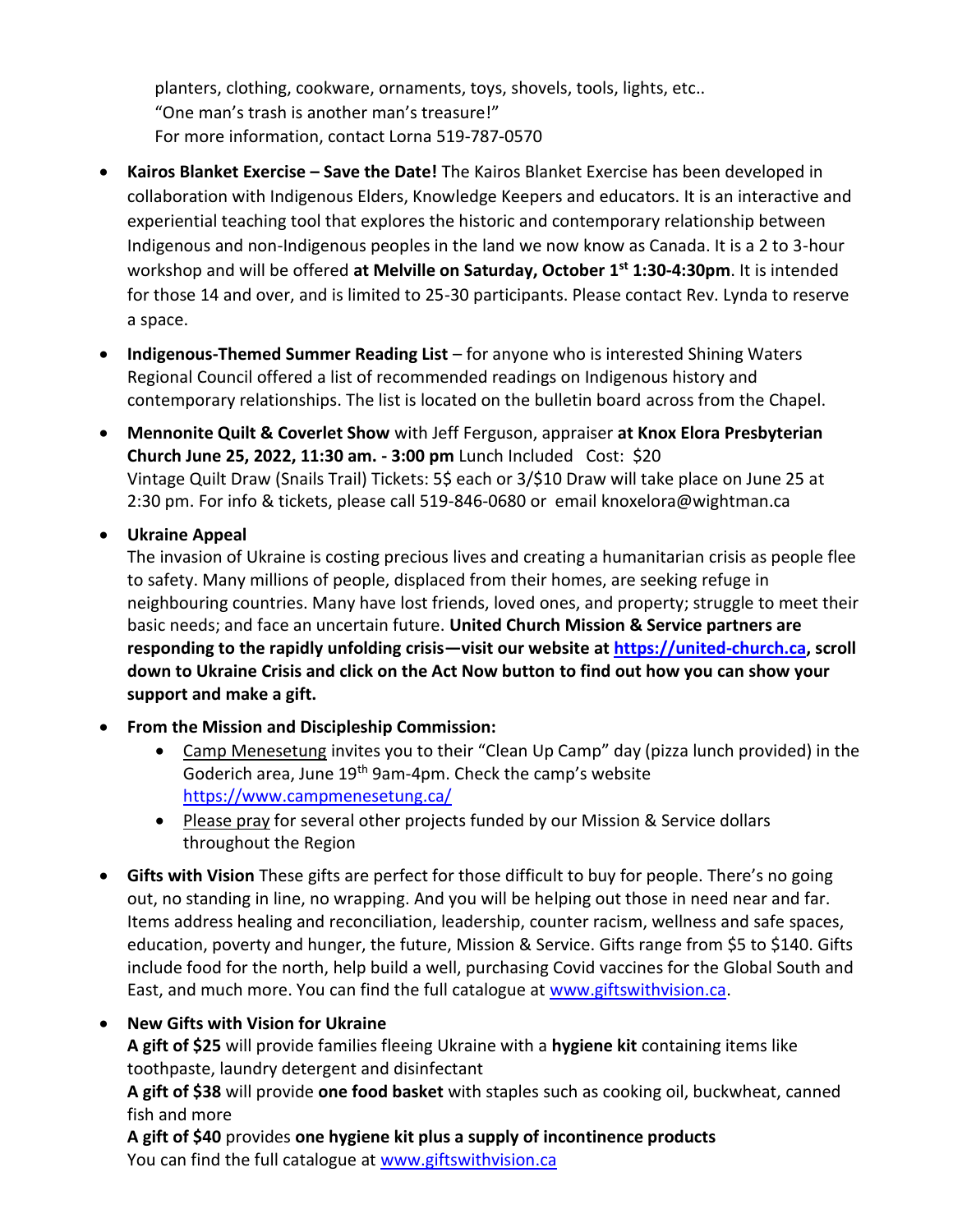I invite you to join us now for a time of worship and contemplation.

**Land Acknowledgement** *Peter Chynoweth, Gathering: Pentecost 1 2022, p.33. Used with permission.* We acknowledge that this land on which we gather for worship is the traditional land of the people of Petun, Haudenosaunee,

Anishinabewaki,

Mississaugas of the Credit First Nation,

Odawa and

Mississauga nations. We acknowledge that we live on this land as people who have agreed to share the care and use of this land as a result of treaties—the Simcoe Patent—Treaty No. 4 and the Haldimand Treaty, that outlined the rights and responsibilities associated with our place in this land. May we be people who remember this with thanksgiving and respect.

**Lighting the Christ Candle:** *Jim McKean, Gathering: Pentecost 1 2022, p.33, alt. Used with permission. (If you are watching this on-line or reading it from a page I invite you to take a moment to light a candle, centre yourself and prepare to enter in to a time of worship and prayer. As you light your candle repeat the following words)*

As we light this Christ candle today, may we be ever mindful

of the Indigenous children who were traumatized

by their experiences in the residential school system.

**May this light shine on the shadowed places of memory,** 

**revealing truth and helping us to be ever mindful of our actions now and in the future.**

In the light of this candle, we remember the many Indigenous children who died at the residential schools.

**May the Spirit's light open us to places long hidden** 

**and restore the memory of these children, along with their rightful names.**

May this light shine forth, gathering us in to a place of shalom

where grief is shared, trauma healed, and reconciliation found. Amen.

**Call to Worship:** *Éric Hébert-Daly, Gathering: Pentecost 1, 2022, p.36. Used with permission.*

We know that no matter where we are, God is there.

**We know that our human values sometimes overshadow God's values.**

Come into this place to reconnect to the source of life.

**We come to be reminded of what's really important.**

May we learn to put the blessings where they belong.

**May Jesus remind us where to place our values.**

So that those who most need it are reminded that they are blessed, let us worship God.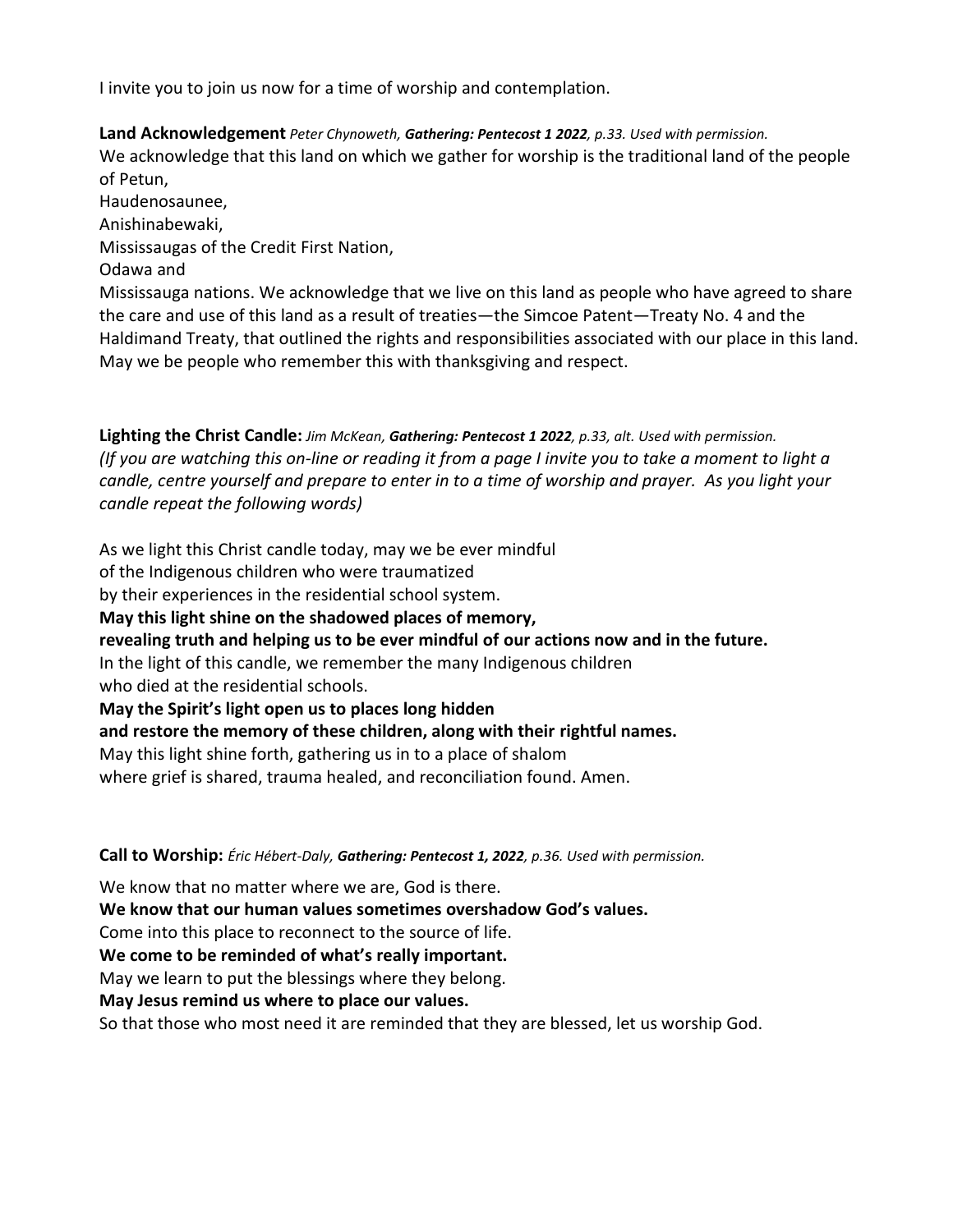1 Come and find the quiet centre in the crowded life we lead, find the room for hope to enter, find the frame where we are freed: clear the chaos and the clutter, clear our eyes, that we can see all the things that really matter, be at peace, and simply be.

2 Silence is a friend who claims us, cools the heat and slows the pace, God it is who speaks and names us, knows our being, face to face, making space within our thinking, lifting shades to show the sun, raising courage when we're shrinking, finding scope for faith begun.

3 In the Spirit let us travel, open to each other's pain, let our loves and fears unravel, celebrate the space we gain: there's a place for deepest dreaming, there's a time for heart to care, in the Spirit's lively scheming there is always room to spare!

**Opening Prayer (in unison):** *Bill Perry, Gathering: Pentecost 1, 2022, p.40. Used with permission.*

**Gracious God, we name this an opening prayer. To call it an opening prayer suggests it's an opening into something more, an opening of a door into this time of worship. We ask your blessing, so that this is exactly what it is as we worship this morning. Nurture our faith and our trust in the fullness of your gifts. Open doors on our life's journey and reveal to us a room filled with life, hope, and promise, a life we can genuinely call a journey of discipleship as followers of Jesus. Amen.**

**Ministry of Music Medley: "As We Gather"** *by Tom Coomes and Mike Fay;* **"Spirit Song"** *by John Wimber; "***Hear my Song, God"** *by Gloria Gaither and William J. Gaither played by Suzanne Flewelling, Rene Crespo, Barry Rawn*

**Hymn: Come and Find the Quiet Centre VU374 CCLI Lic. #1576520, CSPL201561**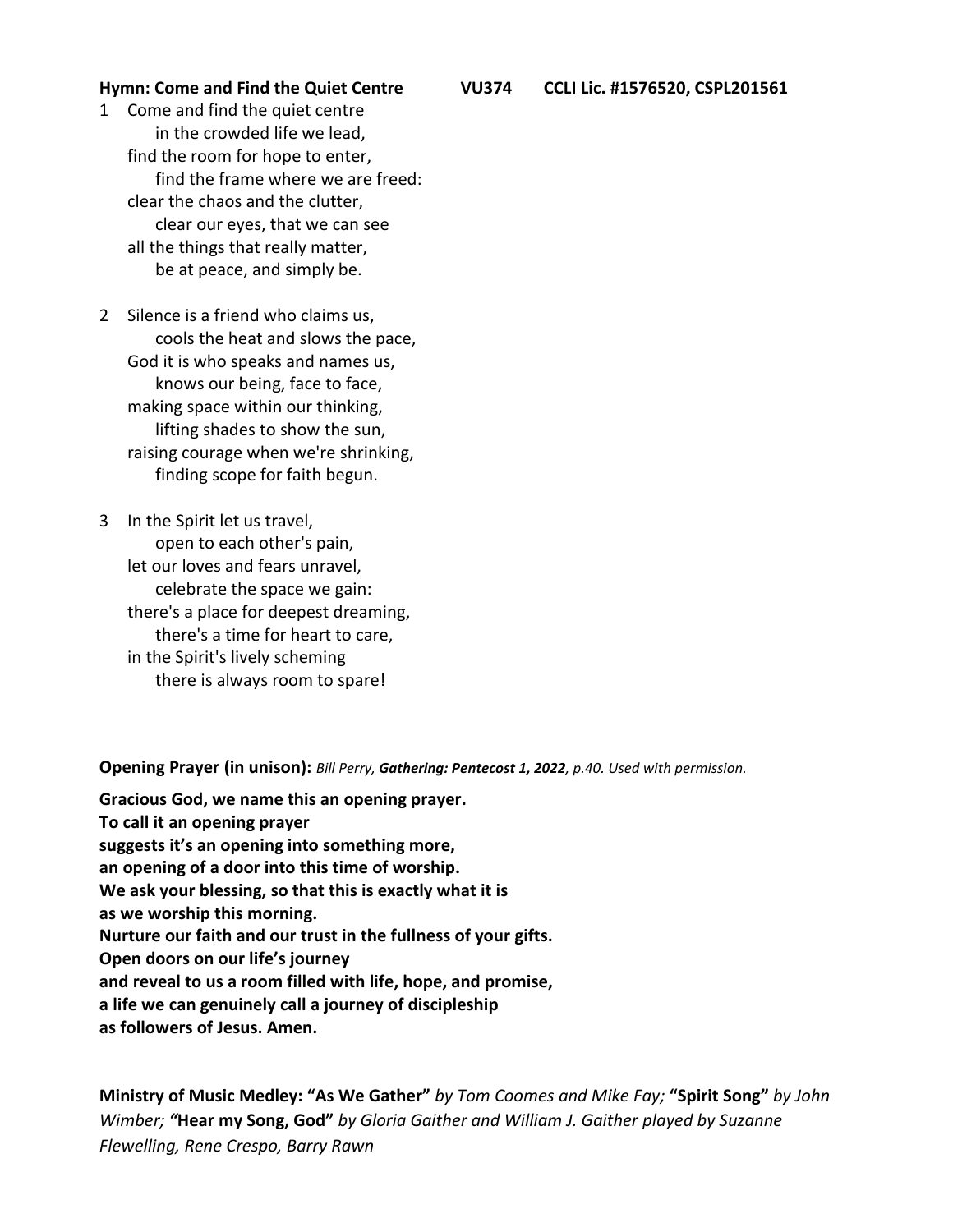**Call to Reconciliation** *Thom M. Shuman, Lectionary Liturgies: Liturgy w/ communion for June 19, 2022 (Pentecost 2/Trinity 1/Proper 7/Ordinary 12 - C) [http://lectionaryliturgies.blogspot.com/.](http://lectionaryliturgies.blogspot.com/) Used with permission.*

We long to be set free from those 'powers' which control our lives; to let go of our fears of 'them;' to stop trying to build fences between us and those who are not like us. That is why our longing brings us to the living waters offered by our God, who allows us to fill our parched souls with a refreshing drink of forgiveness. Let us confess our sins, our shortcomings, our brokenness, all that stands between us and one another, us and God as we pray together our Prayer Seeking Forgiveness and Reconciliation,

**Prayer Seeking Forgiveness and Reconciliation (in unison)** *Thom M. Shuman, Lectionary Liturgies: Liturgy w/ communion for June 19, 2022 (Pentecost 2/Trinity 1/Proper 7/Ordinary 12 - C) [http://lectionaryliturgies.blogspot.com/.](http://lectionaryliturgies.blogspot.com/) Used with permission.*

**Like children, we fear that if we tell you what we have done, God of Justice, you might not love us anymore. We can kill the dreams of those around us with a word, spoken or withheld. We can make the lives of our friends miserable, instead of sharing a miracle. We are filled with that legion of temptations which only leave us empty and wanting more. Forgive us, Gracious Father. Remind us that we are no longer sinners, but your children.** 

**Baptized, we are clothed in the graciousness and faithfulness of Jesus Christ, our Lord and Savior, who came that we might be set free of all that imprisons us.**

**Words of Assurance** *Thom M. Shuman, Lectionary Liturgies: Liturgy w/ communion for June 19, 2022 (Pentecost 2/Trinity 1/Proper 7/Ordinary 12 - C) [http://lectionaryliturgies.blogspot.com/.](http://lectionaryliturgies.blogspot.com/) Used with permission.*

God forgives us, so we might be new people. God equips us, so we might serve others. God sends us forth, so we might be a witness to everyone we meet. **No one is the same: enemies are now our friends; those we could not trust now become our confidants; those we could not hear now speak to us of God's hope and joy. Thanks be to God. Amen.**

**Children's Ministry: We're Sorry** – *poem by Deanna Mitchell, Grade 7 – Ruth Sproule's granddaughter*

**We're Sorry**

We're sorry Sorry for all the terror They had to see We're sorry for all the abuse And assault that is Seared into their brains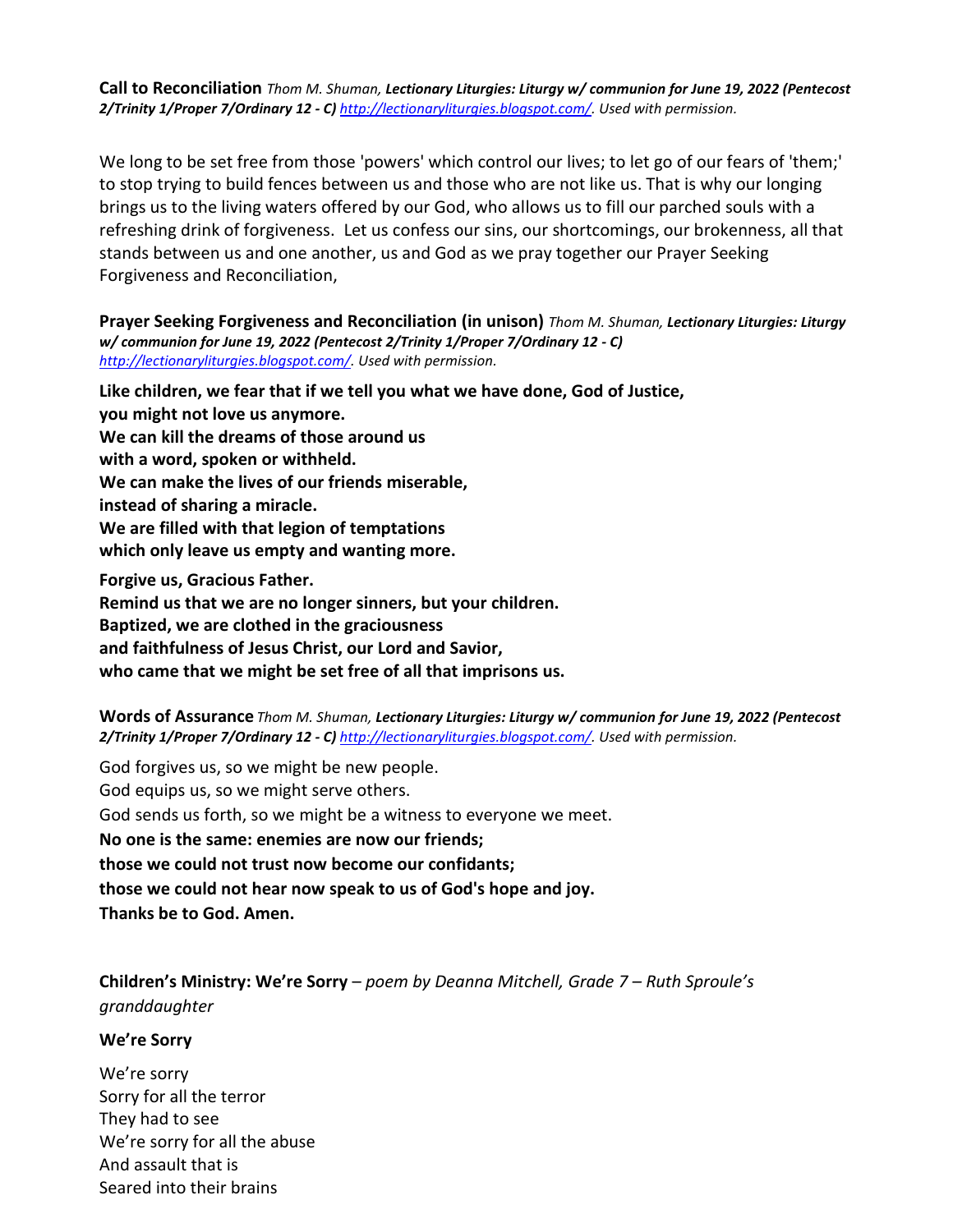We could have done something Something big Much earlier than we did There's no way to go back Undo the horror That we caused not long ago

We shouldn't forget What we did To ruin the lives of those Pure, innocent children To be ripped away From the loving, nurturing Families they had

To a school that didn't Teach them anything but Fear

We know an apology doesn't Undo what we have done But We're sorry

#### **Prayer/Blessing**

O God, we pray for all those who have been affected, injured or died because of residential schools and the actions of government and church to assimilate all Indigenous people. Help them by bringing healing and wholeness. We pray that we be guided by God's love, Jesus' example and the power of the Holy Spirit to live out our apology with respect, wisdom, love, humility, truth, honesty and courage. In Jesus' name we pray. Amen.

#### **Hymn: Though I May Speak VU372 OneLicense #A-740237**

- 1 Though I may speak with bravest fire, and have the gift to all inspire, and have not love, my words are vain, as sounding brass, and hopeless gain.
- 2 Though I may give all I possess, and striving so my love profess, but not be given by love within, the profit soon turns strangely thin.
- 3 Come, Spirit, come, our hearts control, our spirits long to be made whole. Let inward love guide every deed; by this we worship, and are freed.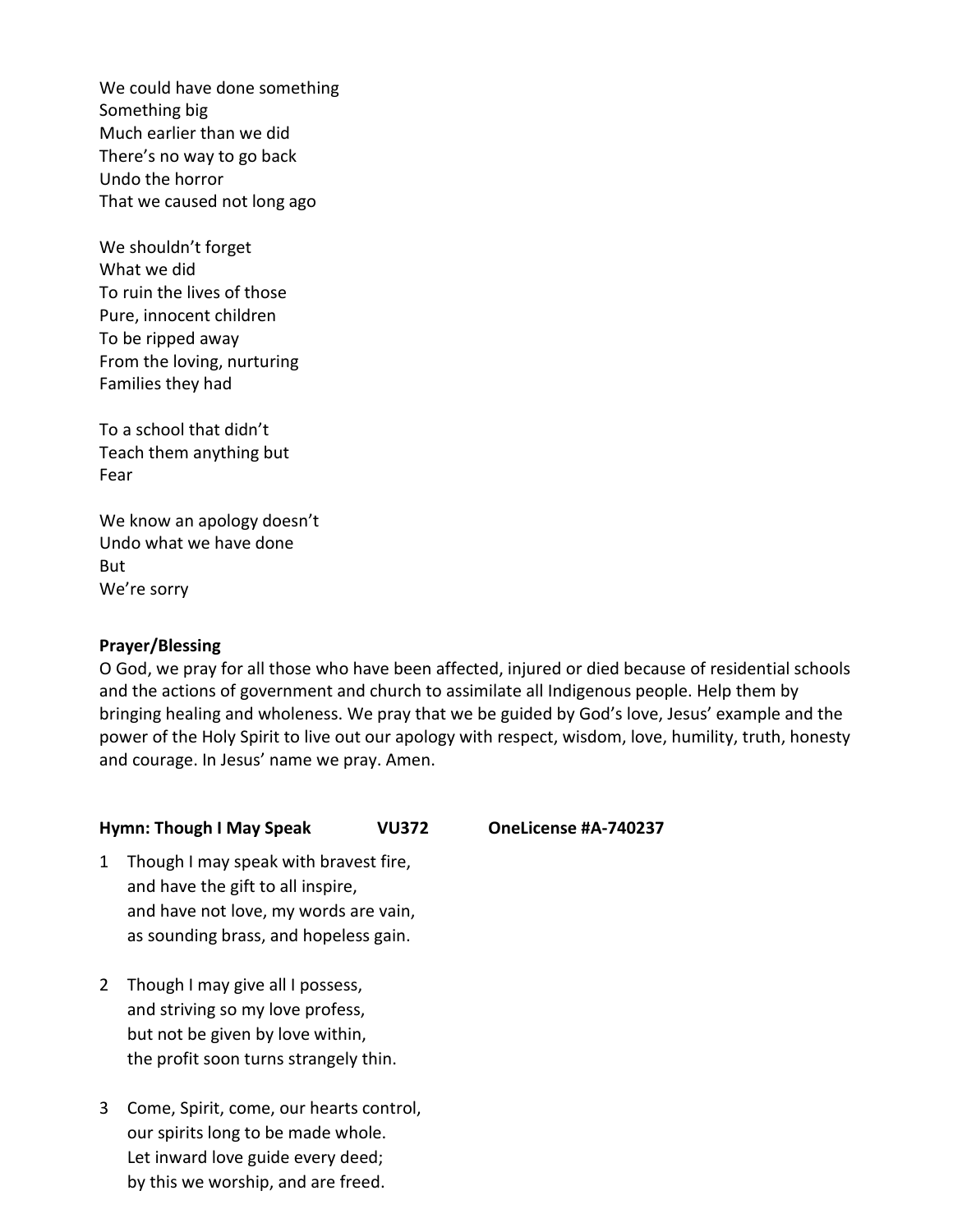**Prayer of Illumination** *Reprinted by permission of Westminster John Knox Press from Feasting on the Word® Worship Companion: Liturgies for Year C, Volume 2. Copyright 2013.* Holy, Holy, Holy One, your words feed us, the Word frees us, and the Spirit gives us life. Grant our ears an appetite for hearing and our spirits strength for loving you. **Amen.**

## **Scripture: 1 Kings 19:1-4, (5-7), 8-15a** *(The Inclusive Bible: The First Egalitarian Translation)*

*Elijah hears God in the sound of silence* Now, Ahab told Jezebel everything Elijah did, and how he killed all the prophets with the sword. So Jezebel sent a messenger to Elijah, saying, "May the gods deal with me, be it ever so severely, if by this time tomorrow I do not make your life like that of one of them!" Full of fear, Elijah fled for his life. When he came to Beersheba in Judah, he left his attendant there, while he himself went a day's journey into the desert. He came to a broom tree, sat down under it and prayed that he might die. "I have had enough, YHWH," he said. "Take my life; I am no better than my ancestors." Then he lay down under the tree and fell asleep. Suddenly, an angel of YHWH touched him and said, "Get up and eat." He looked around, and there near his head was a cake of bread baked over hot coals, and a jar of water. He ate the cake and drank the water and then lay down again. The angel of YHWH came back a second time and touched him and said, "Get up and eat, for the journey is too much for you." So he got up and ate and drank some more. Strengthened by that food, he traveled for forty days and forty nights until he reached Horeb, the mountain of God. There he went into a cave and spent the night. And the word of YHWH came to him: "What are you doing here Elijah?" Elijah replied, "I have been very zealous for YHWH God Omnipotent. The people of Israel have abandoned your covenant, broken down your altars, and put your prophets to death by the sword. I am the only one left, and now they're trying to kill me too." God said, "Go out and stand on the mountain in the presence of YHWH, for YHWH is about to pass by." Then a great and powerful wind tore the mountain apart and shattered the rocks by YHWH's power but YHWH was not in the whirlwind. After the wind there was an earthquake but YHWH was not in the earthquake. After the earthquake came a fire but YHWH was not in the fire. And after the fire came a gentle whisper.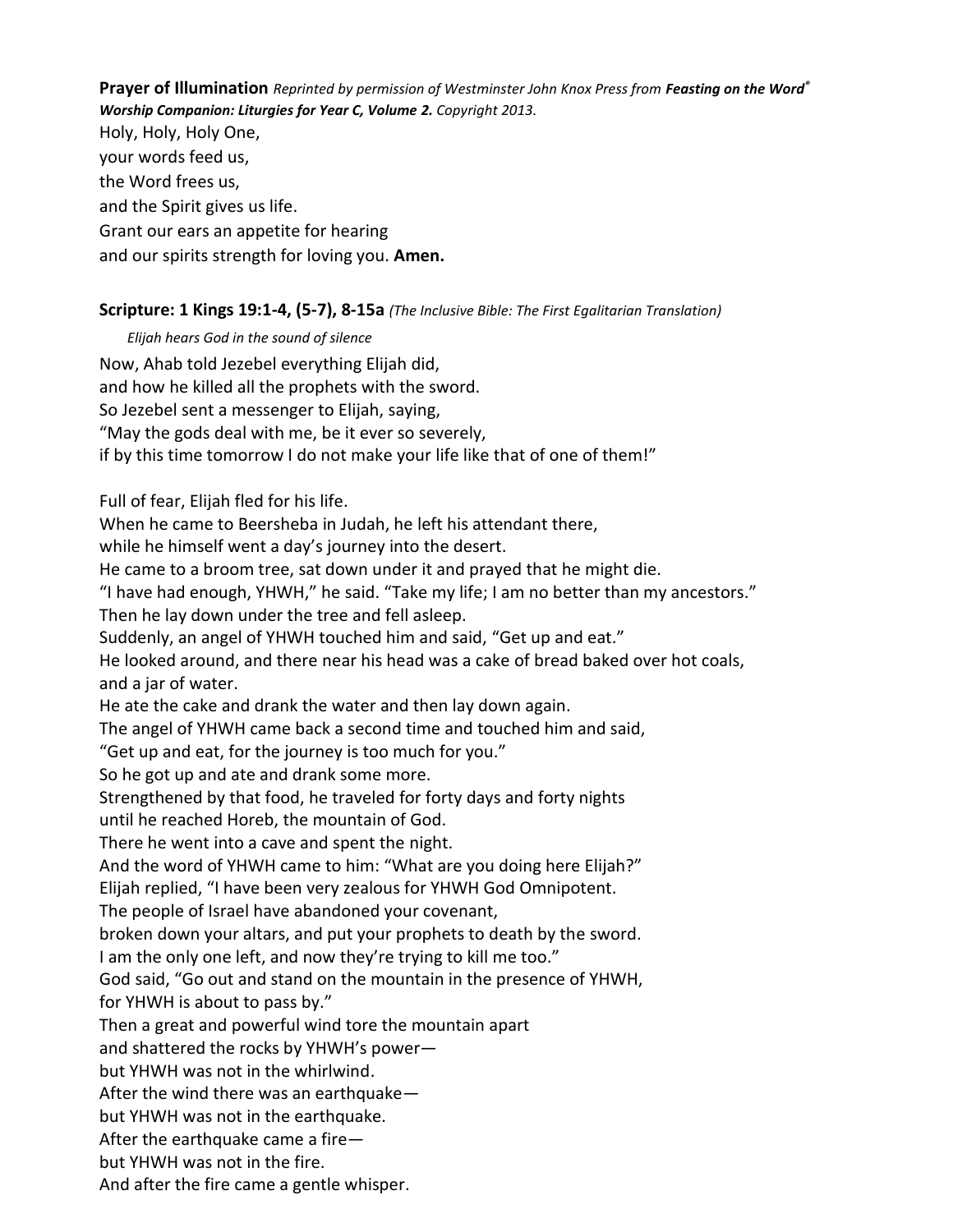When Elijah heard it, he pulled his cloak over his face and went out and stood at the mouth of the cave.

Then a voice said to him, "What are you doing here, Elijah?" Elijah replied, "I have been very zealous for YHWH God Omnipotent. The people of Israel have abandoned your covenant, broken down your altars, and put your prophets to death by the sword. I am the only one left, and now they're trying to kill me, too."

YHWH told Elijah, "Go back the way you came, to the Desert of Damascus. …"

## **Scripture: Luke 8:26-39** *(The Inclusive Bible: The First Egalitarian Translation)*

## *Jesus heals a man filled with demons*

They came to the region of the Gerasenes, which is opposite Galilee. Jesus was stepping from the boat

when he was met by a person from the town who was possessed by demons. The demoniac had not worn clothes for a long time,

and was homeless, living among the tombs instead.

Seeing Jesus, the individual cried out and fell at his feet, shouting loudly, "What do you want with me, Jesus, Only Begotten of the Most High God? I beg you, don't torture me!"

–for Jesus was ordering the unclean spirit to come out of the person.

This spirit had seized the demoniac many times in the past,

who then needed to be restrained with chains and shackles and kept under guard —yet every time, the possessed person would break the bonds and be driven by the demon into deserted places.

"What is your name?" Jesus asked.

"Legion," it replied, because many demons had entered the person. And they pleaded with Jesus not to order them to depart into the abyss.

A large herd of pigs was feeding nearby on the hillside.

The demons pleaded with Jesus to allow them to enter the swine,

and he gave them permission.

The demons left the person and entered the pigs,

and the herd rushed down the hillside into the lake and drowned.

Then the swineherds saw what had happened,

they ran away to tell the story in town and throughout the countryside.

The local residents came out to see what happened.

And as they approached Jesus, they also saw the exorcised person sitting at Jesus' feet, clothed and of a right mind.

And they were afraid.

Those who had witnessed it told the others how the possessed one had been made whole.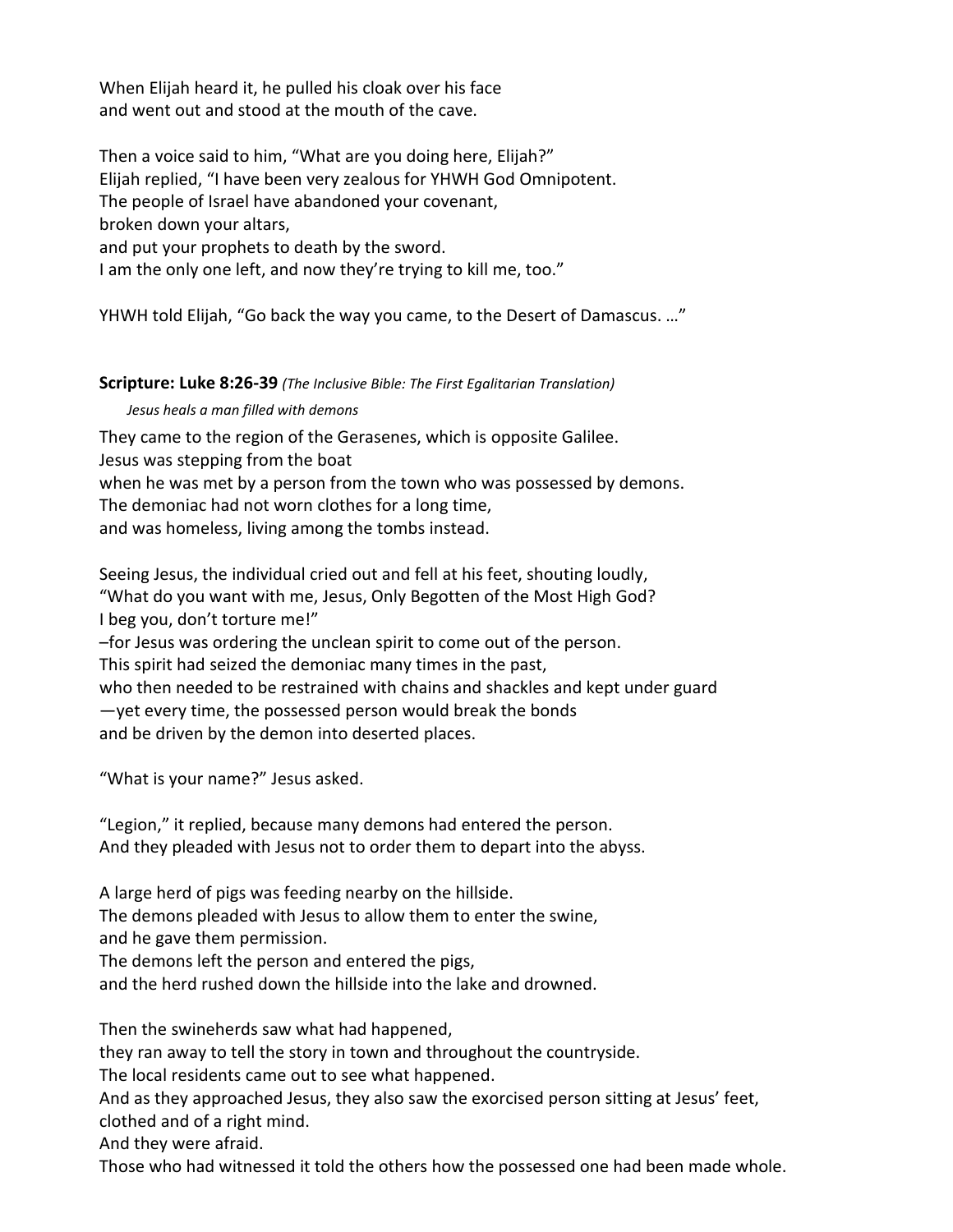Panic overcame the whole population of the region of the Gerasenes, and they asked Jesus to leave them.

When Jesus had gotten into the boat to leave, the person who had been healed asked to go with him. But Jesus said, "No, go back home and tell everyone what God has done for you." So the one who had been made whole went off and proclaimed throughout the region what Jesus had accomplished.

**Prayer** *Reprinted by permission of Westminster John Knox Press from Feasting on the Word® Worship Companion: Liturgies for Year C, Volume 2. Copyright 2013, alt..* Almighty God, ruler of all things seen and unseen, through your Son, Jesus Christ and the Holy Spirit, you show your power and mercy. You cast out evil, tear down walls of division, comfort and challenge your people, and show signs of your kingdom coming into the world. Grant that we may lift up the discouraged, strengthen the doubting, and join with all who seek to thank you for your goodness. In Jesus' name we pray.

#### **Amen.**

May the words I speak and the reflection that we all share find a response that is worthy of you, most Just, most Loving, and most Compassionate God. Amen. *David Sparks, Summerland, B.C.*

## **Reflection:**

**Hymn: Be Still, My Soul VU652 CCLI Lic. #1576520, CSPL201561**

- 1 Be still, my soul, for God is on your side; bear patiently the cross of grief or pain. Trust in your God, your saviour and your guide, who through all changes faithful will remain. Be still, my soul, your best, your heavenly friend through stormy ways leads to a peaceful end.
- 2 Be still, my soul, your God will undertake to guide the future surely as the past. Your hope, your confidence let nothing shake; all now mysterious shall be bright at last.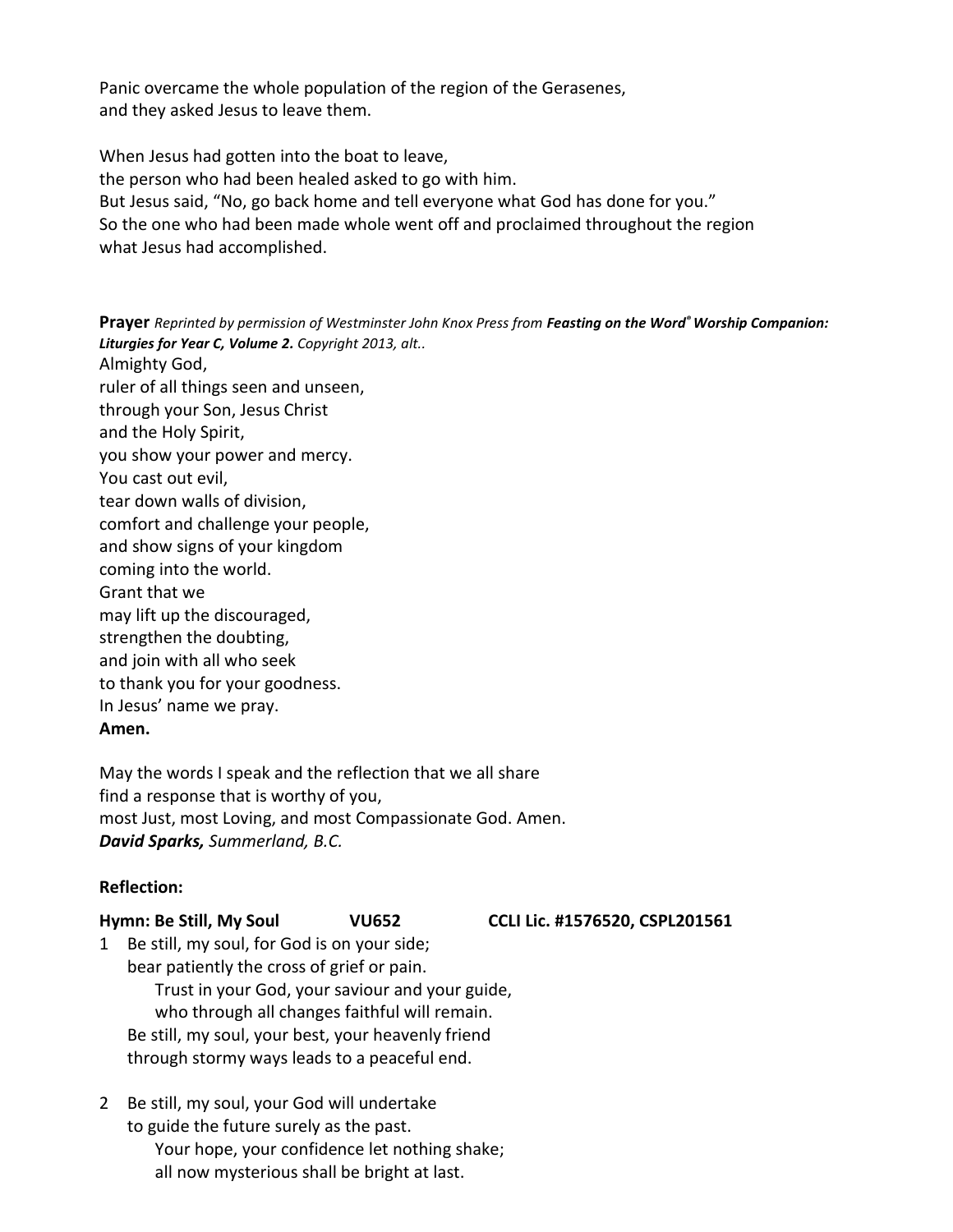Be still, my soul, life's tempests still obey the voice that once the waves' wild fury stayed.

3 Be still, my soul, the hour is hastening on when we shall be forever in God's peace; when disappointment, grief and fear are gone, love's joys restored, our strivings all shall cease. Be still, my soul, when change and tears are past, all safe and blessed we shall meet at last.

# **Joys and Concerns**

- Birthdays:
	- $\circ$  Thelma French celebrates 98 years on June 26<sup>th</sup>
- Congratulations:
	- o *Three Generations Married at Melville United Church*

Emily Mary Foster and Steven Ryan Peters were married on Saturday May 28, 2022 in a beautiful ceremony at Melville United Church. Emily's parents, Catherine Wilson and Robert Foster were married at Melville on September 26, 1992. Emily's grandparents, Mary Woods and Jack Wilson were married at Melville on November 16, 1963. Emily's grandmother, Joan Foster, a long time member at Melville enjoyed the service. The white antependium was placed in memory of Emily's grandfather, Dr. Stuart Foster.

- Condolences:
	- $\circ$  We offer deepest condolences to Marlene Tosh on the passing of her husband Donald. Please keep the Tosh family in your thoughts and prayers.
	- o Please keep Bonny & Jim Nevett and their family in your prayers, due to the loss of her father, Gordon Burnett, Wednesday, June 15th. Our sympathies to them.

# **Preparation for Prayer**

Let us practice the art of Praying with our Eyes Wide Open, that in seeing the world and those within it we are called to tend we may be *opening the eyes of our hearts to all in need around us (Lamont Koerner '81 MDiv God Pause for Thursday, September 16, 2021 from Luther Seminary):*

**Prayers of the People** *Reprinted by permission of Westminster John Knox Press from Feasting on the Word® Worship Companion: Liturgies for Year C, Volume 2. Copyright 2013, alt.*

Holy God of earth and sky, in your presence mountains quake, flames tremble, and the winds roar "Hallelujah!"

We pray for the coming of your kingdom. Let the earth be made whole and new; let the sky be made clean and refreshed. May all who dwell in heaven and throughout the world be joined in giving you praise.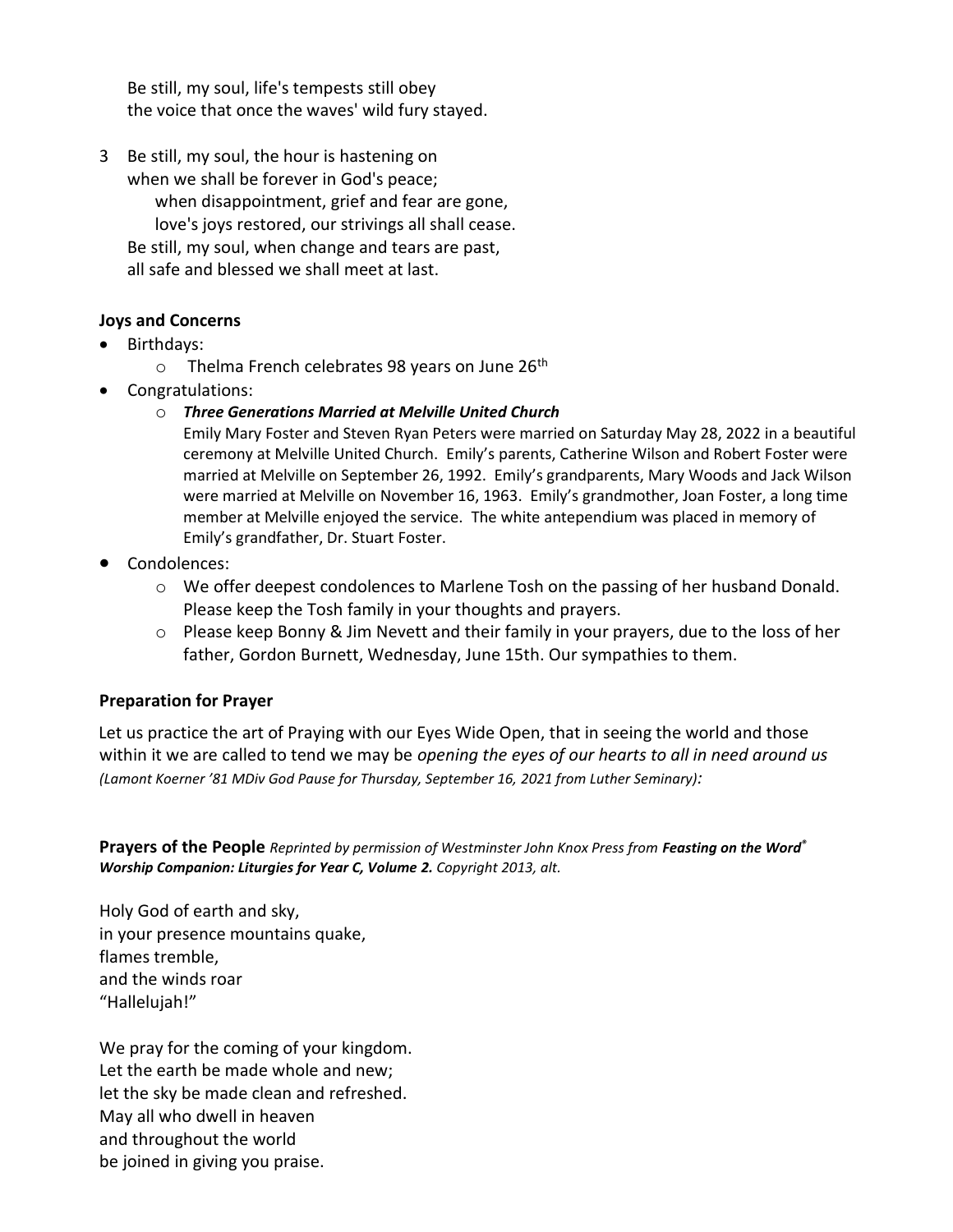We pray for the nations and people of the world. Let us receive your reign with gladness. Grant world leaders wisdom and humility, that they may guide your flocks in the ways that make for peace. Give us ears to attend to the voices of poets and prophets, through whom your Spirit speaks.

We pray for the most vulnerable: for creatures threatened with extinction . . . for those of the human family who are poor, homeless, or refugees . . . victims of political or domestic violence . . . those who are ill in body, mind, or spirit . . . . Grant us compassionate hearts, inspired minds, and wills resolved to care for our neighbors with the love of Christ Jesus.

When you bring your promised kingdom, all your creatures will shout, "Glory!" all your people will sigh, "Love," and all creation will together sing, "Hallelujah!" **Amen.**

Lord's Prayer **Our Father who art in heaven, hallowed be thy name.** Thy kin-dom come, thy will be done, on earth as it is in heaven. Give us this day our daily bread, And forgive us our trespasses, as we forgive those who trespass against us. And lead us not into temptation, but deliver us from evil: For thine is the kin-dom, the power, and the glory forever and ever. Amen.

**Minute for Mission:** Whole Life Ministry: Wampum (video only) - <https://youtu.be/guFiURJAUCQ>

**Offering Invitation** *Reprinted by permission of Westminster John Knox Press from Feasting on the Word® Worship Companion: Liturgies for Year C, Volume 2. Copyright 2013, alt..*

For the sake of those who have yet to hear the word of God, for those who are in need of our bounty, and for the discipline that comes with sacrifice, let us bring our offerings and ourselves.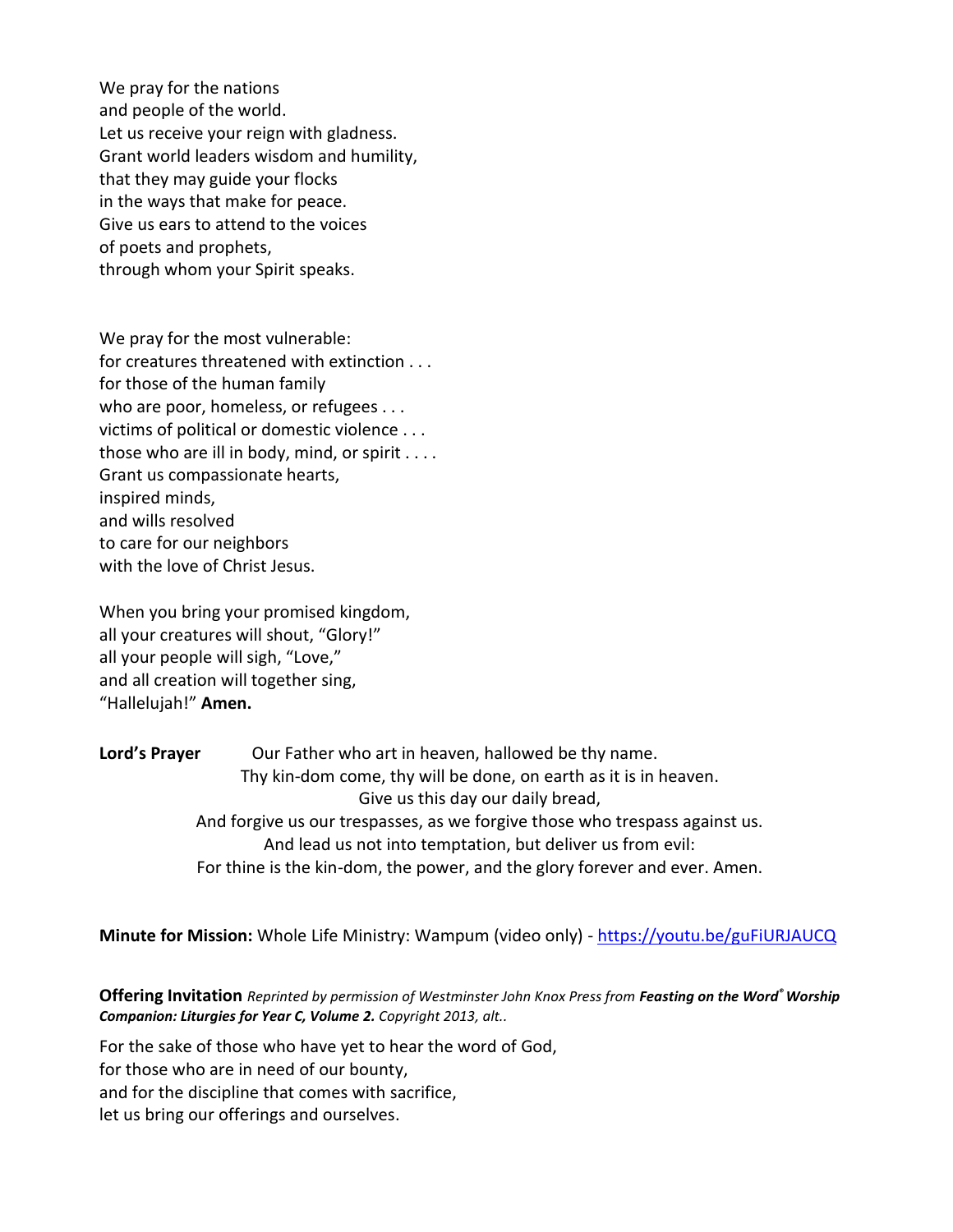What can I do? What can I bring? What can I say? What can I sing? I'll sing with joy. I'll say a prayer. I'll bring my love. I'll do my share.

**Offering Prayer (in unison)** *Reprinted by permission of Westminster John Knox Press from Feasting on the Word® Worship Companion: Liturgies for Year C, Volume 2. Copyright 2013.* **With these gifts, O God, we remember with thanksgiving the life that we have because of you. Make us grateful every day for the privilege of offering ourselves for the well-being of all your world. We pray in the name of your beloved Son. Amen.**

#### **Hymn: Guide Me, O Thou Great Jehovah VU651**

1 Guide me, O thou great Jehovah, pilgrim through this barren land. I am weak, but thou art mighty, hold me with thy powerful hand. Bread of heaven, bread of heaven, feed me till I want no more, feed me till I want no more.

# 2 Open now the crystal fountain, whence the healing stream doth flow; let the fire and cloudy pillar lead me all my journey through. Strong deliverer, strong deliverer, be thou still my strength and shield, be thou still my strength and shield.

3 When I tread the verge of Jordan, bid my anxious fears subside; death of death, and hell's destruction, land me safe on Canaan's side: songs of praises, songs of praises I will ever give to thee, I will ever give to thee.

**Commissioning** *Reprinted by permission of Westminster John Knox Press from Feasting on the Word® Worship Companion: Liturgies for Year C, Volume 2. Copyright 2013.*

Go in peace to care for those who cross your path, to give voice to those who need your help, to notice what is beautiful and what is amiss, to counter injustice and guard what is good, and